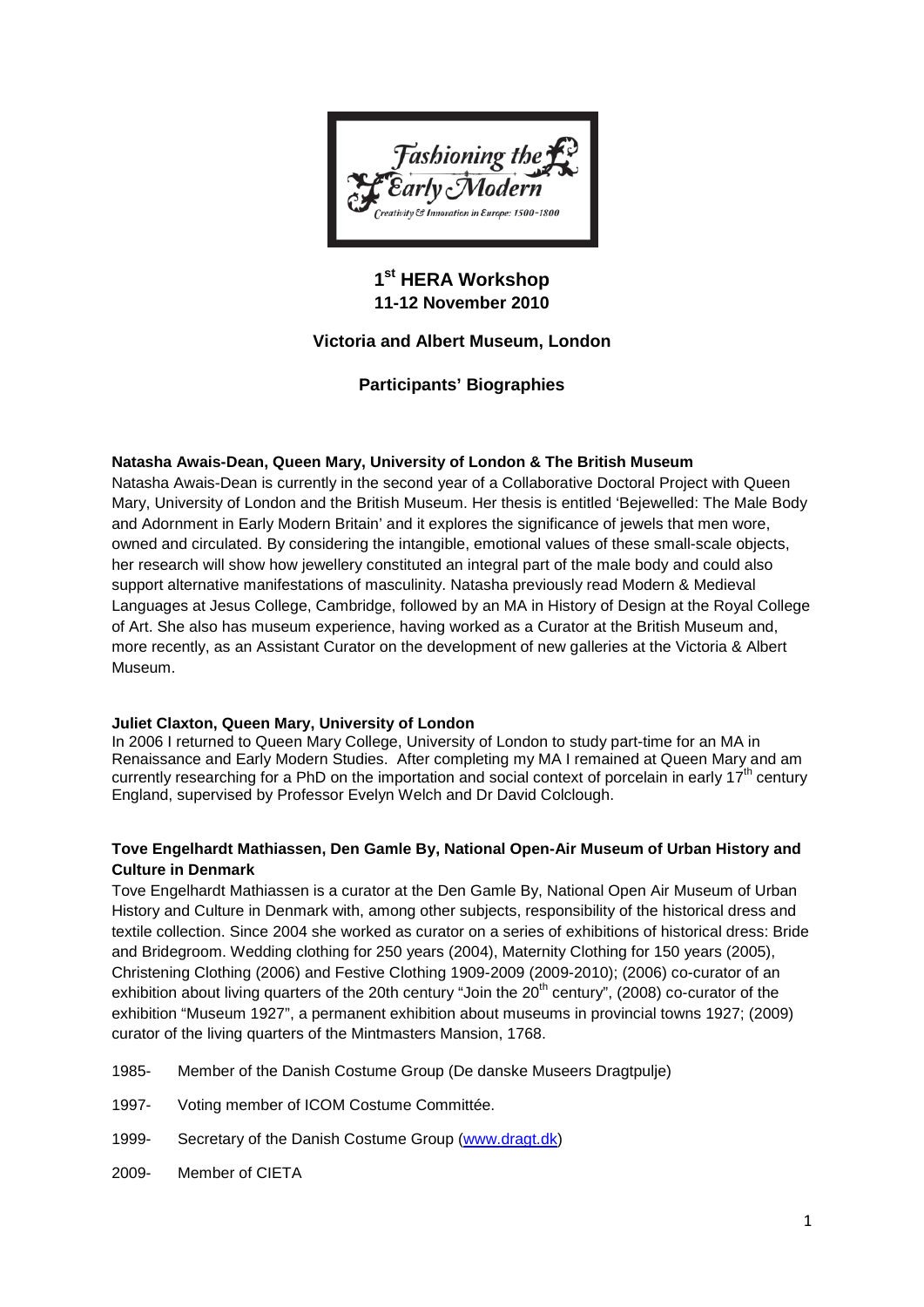### **Paula Hohti, Helsinki Collegium of Advanced Studies**

Paula Hohti has extensive experience in material culture studies and is currently working on the dress of artisan workers in both Italy and Scandinavia. Her research project "**The Dress of an Artisan: Clothing, Identity and Fashion in Early Modern Europe"** explores what kinds of fashion innovations were circulated among the lower middling classes of artisans, shopkeepers and traders such as barbers, bakers and tailors in sixteenth- and seventeenth-century Europe. Drawing on a range of archival documents such as household inventories, account books, notarial contracts and criminal records, it investigates how the design and quality of garments changed across time and space, what mechanisms were used to transmit ideas about fashion, and what meanings families of a lower social rank associated with dress, appearance, and dressing, especially during public occasions such as weddings.

### **Ritva Koskennurmi-Sivonen, University of Helsinki**

Teacher of textiles and clothing 1974. MA 1980 and PhD 1999, University of Helsinki. Various teaching and research assignments at the University of Helsinki since 1975. Presently university lecturer at the University of Helsinki and docent (adjunct professor) in fashion studies at Aalto University in Helsinki and at the University of Lapland, and in craft studies at the University of Eastern Finland.

Research interest: past and present couture, presently knitted outfits of a Finnish couture atelier in 1940s–1970s.

#### Selected publications:

*Creating a Unique Dress, a Study of Riitta Immonen's Creations in the Finnish Fashion House Tradition*. 1998. (Doctoral dissertation in English) *Vaatekirja* (A Book of Clothing) 2000. Edited with Anna-Mari Raunio. (In Finnish) *Salonkimuoti lehdistössä* (Couture in the Press). 2002. (In Finnish). United Fashions: Making a Muslim Appearance in Finland. (with Jaana Koivula & Seija Maijala) *Fashion Theory* (8) 4, 2004, 443–460. *Riitta Immonen – vaatteita naisille työhön, juhlaan ja vapaa-aikaan* (Riitta Immonen dressing women for work, festivities and leisure). 2008. (In Finnish)

# **Vibe Martens, Centre for Textile Research (CTR), University of Copenhagen**

Master in History, University of Copenhagen (2010); Bachelor in Modern History, University of Westminster, London (2005).

I'm currently applying to PhD positions, in the hope of doing a project on textile production in southern India, the Danish colonial trade with textiles to both Ghana and Denmark as well as the impact of Indian textiles and similar European textiles on Danish material culture from 1770-1845. In this project I'm also proposing to develop a method for identifying Indian textiles in the collections of various Danish museums (including the National Museum) by dye analyses and printing-method.

#### **Lesley Miller, Victoria and Albert Museum**

Lesley Miller is *Senior Curator* (Textiles), Furniture, Textiles and Fashion Department at the Victoria and Albert Museum (V & A), London. She studied at the University of Glasgow and the Courtauld Institute of Art before moving to Brighton Polytechnic, where she was awarded her PhD for a thesis entitled 'Designers in the Lyons Silk Industry, 1712-1787' in 1988. She taught History of Design for over 20 years. Her most significant publications have focused on aspects of design and commerce in the eighteenth-century French silk industry, and she has written a monograph on the Spanish fashion designer, *Cristóbal Balenciaga.*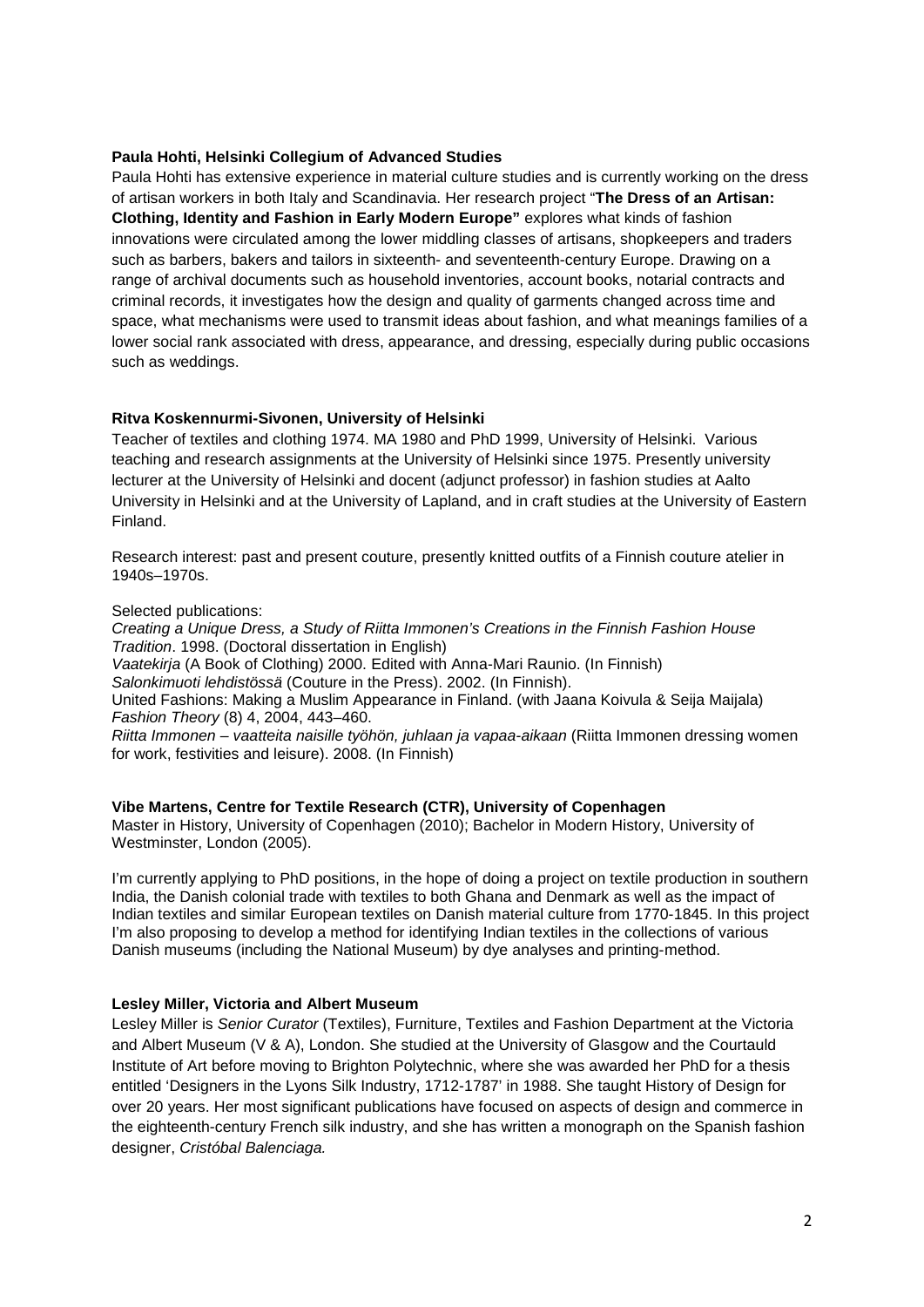#### **Susan North, Victoria and Albert Museum & Queen Mary, University of London**

Susan North joined Textiles & Fashion at the V&A in 1995 and is curator of fashion, 1550-1800. She is currently on leave and doing a PhD on dress and hygiene in early modern England at Queen Mary, University of London.

# **Mikkel Venborg Pedersen, National Museum of Denmark**

Curator & Senior Researcher. PH.D. and MA (European Ethnology) Currently working on the project: 'Colonial Consumption' in Denmark in Early Modernity. Associated partner of the HERA Project: Fashioning the Early Modern.

# **Maj G Ringgaard, National Museum of Denmark**

Maj G. Ringgard is an early career scholar working on 17th and 18th century Danish archaeological textiles. She is Conservator MSc. from the School of Conservation at the Royal Danish Academy of Fine Art, specialized in textile conservation and has more than twenty years experience from museums mainly focused on various kinds of textile conservation.

### **Isis Sturtewagen, University of Antwerp**

Isis Sturtewagen earned her Master degree in Western European Archeology in September 2009 at Ghent University. She graduated on a research project concerning female headwear in the Late Medieval Low Countries: "'A gold ring and a frilled veil"; The frilled headdress in the Low Countries in the late Medieval period; An interdisciplinary study'. She just started working on a PhD in History at the University of Antwerp. The subject of her PhD research is fashion and clothing during the long 16<sup>th</sup> century, set in a broader research project 'Economies of quality' and the Material Renaissance. The Forgotten Consumer Revolution of the Low Countries in the Long Sixteenth Century.

She has also been involved in textile research projects with groups around Europe and has been producing papers and essays on related subjects.

#### **Patrik Steorn, University of Stockholm**

Patrik Steorn, born in Stockholm Sweden 1971, holds a PhD in Art History from Stockholm University (2006) and worked as Senior Lecturer at the Centre for Fashion Studies at Stockholm University 2007-2009 teaching fashion history and theory and to undergraduate and master students. Recipient of Fulbright Commission Grant for Advanced Research Scholar 2009/2010 for post-doc project "Exploring the archives. Swedish fashion in the US", affiliated with Graduate Centre at City University of New York during fall 2009.

Steorn is active as a curator, writer and lecturer within art history, visual culture, fashion studies and gender and queer studies. Thesis "Nakna män. Maskulinitet och kreativitet i svensk bildkultur 1900- 1915″ was published by Norstedts akademiska förlag, Stockholm in 2006 and Steorn regularly writes art criticism in Dagens Nyheter and is currently a member of the board of Swedish Art Critics Association. Curator of exhibition "Queer. Desire, power and identity at Nationalmuseum", Stockholm in 2008 and "The Man – The Image of Men in Art" at Uppsala Art Museum in 2010.

Visual culture, art history and fashion studies are the main areas of Steorn's research profile. He has previously initiated and implemented research as well as published books and articles on gender and queer perspectives on various aspects of the visual culture of the 1800s and 1900s as noted in the list of publications below.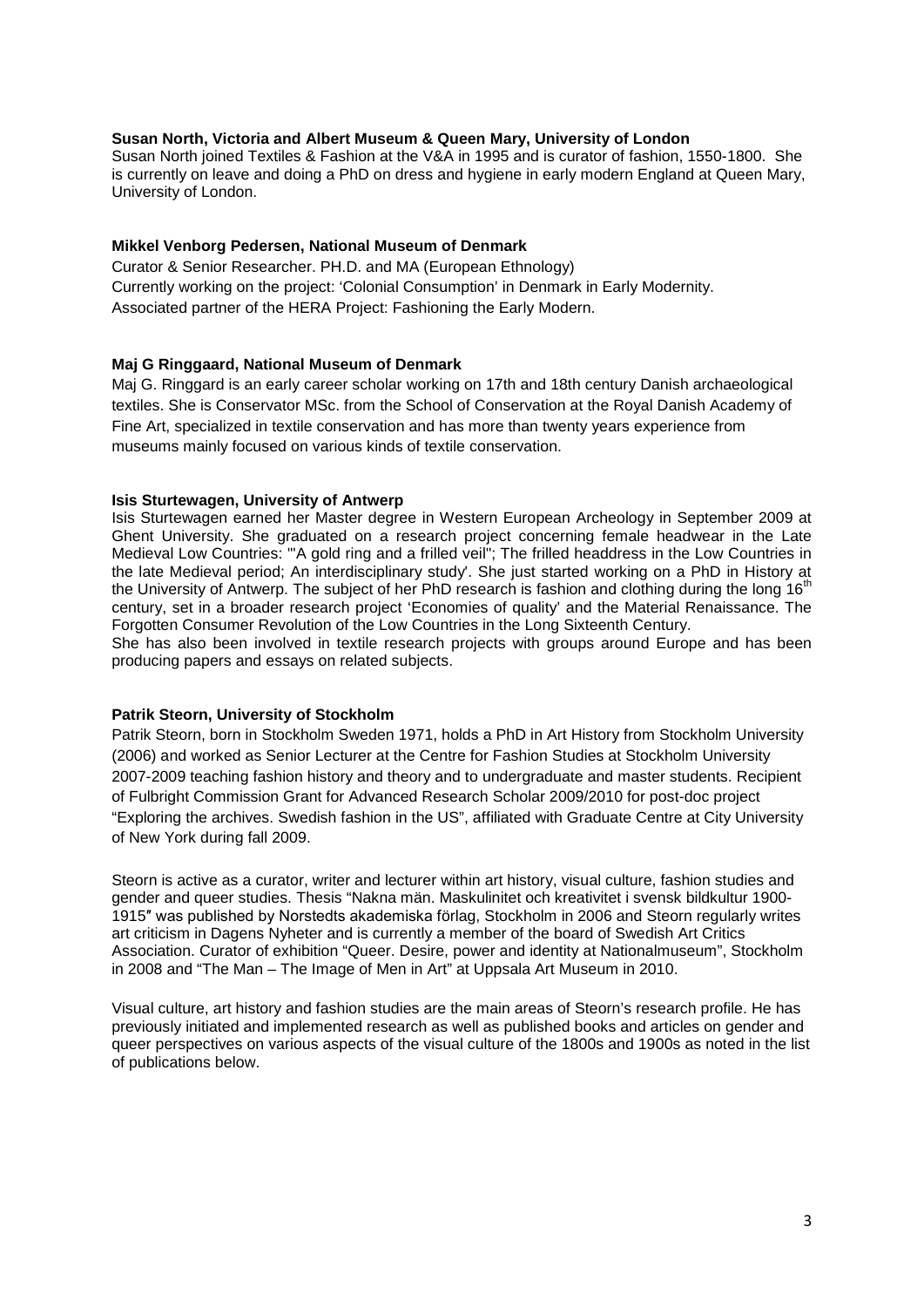#### **John Styles, University of Hertfordshire**

John Styles is Research Professor in History at the University of Hertfordshire. After lecturing at the universities of Bradford, Bath and Bristol, he was Head of Graduate Studies at the V&A from 1991 to 2004, responsible for the V&A/RCA M.A. Course in the History of Design. While at the V&A, he developed the historical themes for the British Galleries 1500-1900, which opened in 2001, and coauthored Design and the Decorative Arts: Britain 1500 to 1900 (V&A Publications, 2001), the book published to complement the Galleries. He specializes in the history of early-modern Britain, especially manufacturing, design, and material life. His most recent book is The Dress of the People: Everyday Fashion in Eighteenth-Century England (Yale University Press, 2007). This year he curated the exhibition 'Threads of Feeling: The London Foundling Hospital's Textile Tokens, 1740-1770', at the Foundling Museum until March 2011. He currently holds a European Research Council Advanced Grant to research spinning in the era of the spinning wheel, 1400-1800.

### **Emily Taylor, University of Glasgow**

Emily Taylor is currently studying towards a PhD at the University of Glasgow, provisionally titled 'Women's fashionable dress in Scotland, circa 1760-1815: the stylistic connections between France and England'. This research builds on her MLitt dissertation, 'Consuming Cotton: a study of a late eighteenth century dress', part of a Decorative Arts and Design History course at the University of Glasgow, 2006-2007. Since 2007 Emily has been working as a volunteer for the costume curator at Glasgow Museums. Her first degree was in History of Art at the University of East Anglia, after which she worked and volunteered with York Museums Trust before moving to Glasgow. In 2008 she spent six months working for the National Museums of Scotland at the National Museum of Costume, Shambellie House.

### **Corinne Thépaut-Cabasset**

B.A. in history of Art, M.A. with Honours first class in Modern history and history of international relations, University of Paris 4-Sorbonne. Corinne Thépaut-Cabasset has graduated at the École Pratique des Hautes Etudes (fourth section). She is currently working on the life of European courts in the modern period and more precisely on international and diplomatic relations with a focus on royal and princely wardrobes and jewels. As a research associate at the Château de Versailles since 1998, she has collaborated on recent international conferences on the history of costume and has contributed to catalogues of the latest major exhibitions of the châteaux de Versailles and Trianon: *Fastes de cour et cérémonies royales. Le costume de cour en Europe 1650-1800* and *Louis XIV, l'homme & le roi*. Corinne Thépaut-Cabasset has published *Le Sérail des empereurs turcs* in 2007 and *L'Esprit des modes au Grand Siècle* in 2010, CTHS publisher. Corinne is a member of CRLV (University of Paris -Sorbonne), the Attingham Trust (Royal collections studies 2009), the Society for court studies, and Icom costume.

#### **Kirsten Toftegaard, Danish Museum of Art and Design**

Kirsten Toftegaard has a Masters of Arts in History from the University of Copenhagen. She is the curator and keeper of the Textile and Dress Collection at the Danish Museum of Art and Design since 2005. She is also the curator of the forthcoming Rococo exhibition scheduled to open in 2011.

Kirsten is a member of the Directing Council, CIETA (Centre International d'Etudes des Textiles Anciens), where she represents Denmark. She has given numerous talks at international conferences and has curated numerous major exhibitions.

# **Sally Tuckett, University of Edinburgh**

Having studied for an undergraduate History degree and an MSc in Scottish Studies, Sally has recently completed her PhD at the University of Edinburgh. Her thesis examines the clothing and textile cultures of eighteenth century Scotland, exploring themes of production, consumption and fashion. As a recipient of an AHRC Collaborative Doctoral Award she worked closely with the costume and textile department of the National Museums Scotland which enabled her to develop an interest and knowledge in the tartan manufacturing process and the rise in popularity of tartan as a fashionable material. She has published an article on national dress in Scotland in *Textile History* and hopes to expand the themes raised in her thesis into the study of clothing in sixteenth and